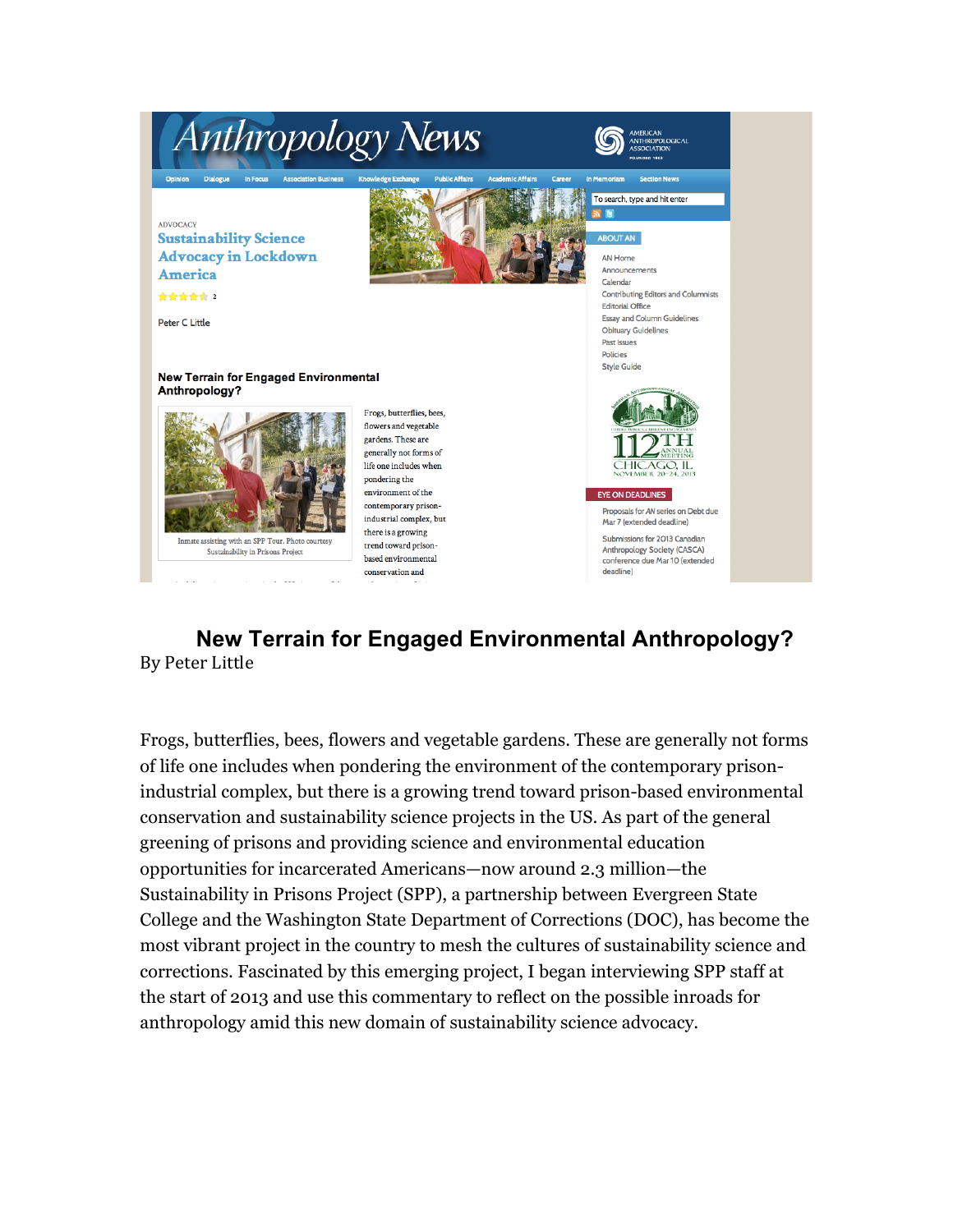## *Sustainability in Prisons Project*

The SPP's goal is rather straightforward: "Our mission is to bring science and nature into prisons. We conduct ecological research and conserve biodiversity by forging collaborations with scientists, inmates, prison staff, students, and community partners. Equally important, we help reduce the environmental, economic, and human costs of prisons by inspiring and informing sustainable practices." Among its many accomplishments, the SPP's projects have saved corrections facilities millions of dollars by creating recycling and energy saving programs and they have made major progress in restoring populations of an endangered species of frogs (eg, Oregon Spotted Frogs) and rearing endangered butterflies (eg, Taylor's checkerspot butterflies). The SPP's partners continue to grow, but some prominent players include The Nature Conservancy, the National Science Foundation, US Department of Defense, the US Fish and Wildlife Service, and the Center for Natural Lands Management.

Established in 2005 in Washington state, the SPP has already helped develop sustainability projects in prisons in 14 states and is quickly gaining international attention, with three countries beginning to adopt SPP's ecological research and biodiversity conservation approach. Engaged in projects at minimum, medium, and maximum security prisons, the SPP works to forge collaborations with prison staff and inmates to carry out a variety of activities, including, but not limited, endangered species and ecological restoration, horticulture, water conservation, green purchasing and procurement, zero waste garbage sorting and composting, as well as bicycle and wheelchair restoration.

Much of the SPP's success, it should be added, is due to the fact that one of the cofounders is now the Director of Prisons for the Washington State Department of Corrections, and as one SPP staff explained, "without him on board and being an advocate for this program, it would never have gotten off the ground."

## *Inmate Science and Exploitation Avoidance*

In Discipline and Punish, Foucault contends that "The prison has always formed part of an active field in which projects, improvements, experiments, theoretical statements, personal evidence and investigations have proliferated" (Foucault 1975: 235). The SPP is one such project with the mission of "bringing nature and science into prisons," an interesting twist of political ecology indeed. In this sense, the SPP might be understood as an experimental project of carceral environmentalism, whereby sustainability science is becoming a "penitentiary technique," as Foucault would have it, that dovetails with the structural power and logic of the prison system.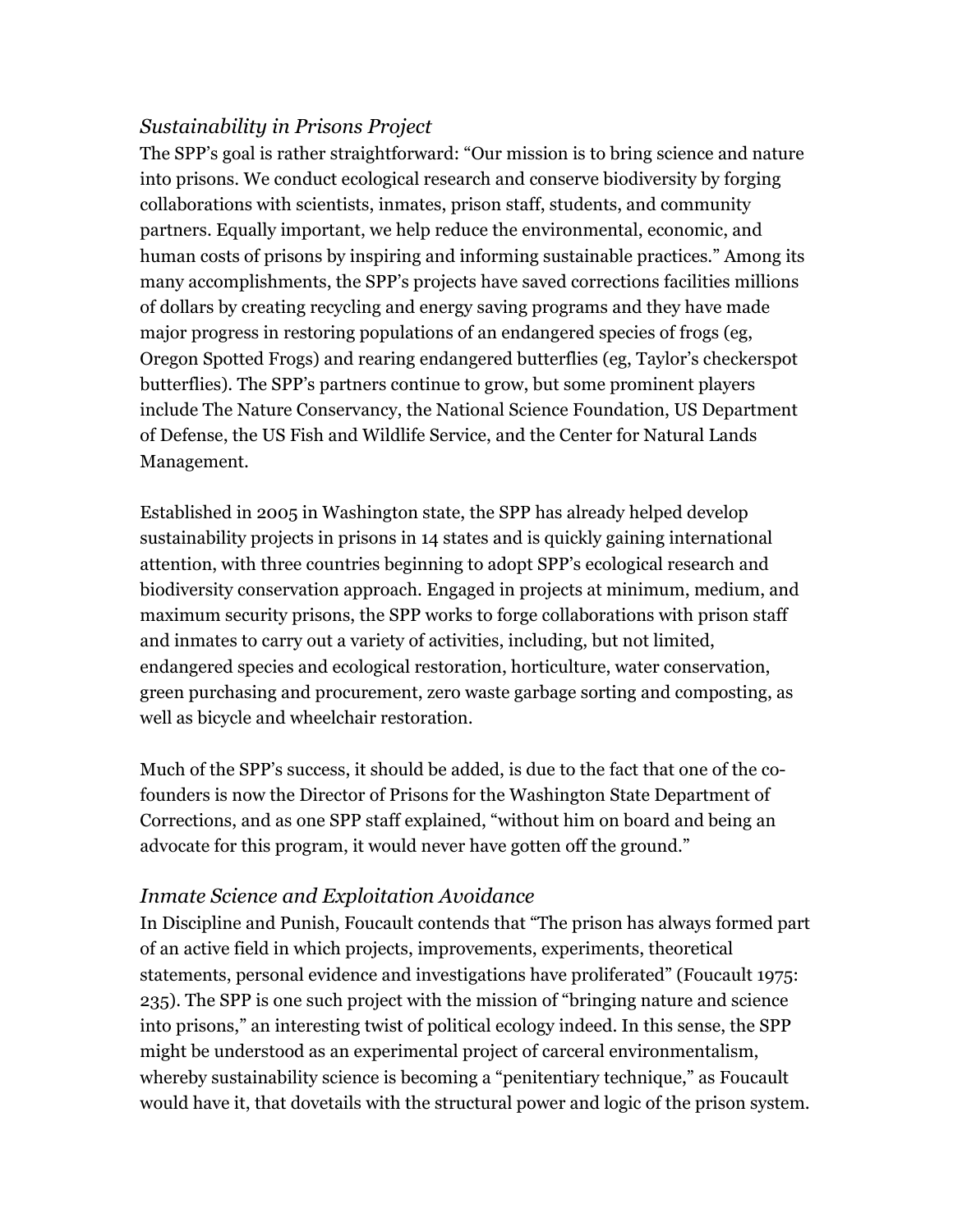SPP staff are fully aware of the crux of meshing ecology and corrections, of meshing environmental science and prison culture, and they are also cognizant of the brittle political-economic dimensions of their sustainable practices. As David Harvey famously put it in his Justice, Nature, and the Geography of Difference "all ecological projects (and arguments) are simultaneously political-economic projects (and arguments) and vice versa" (Harvey 1996:182). SPP staff are sensitive to the politics of prison labor and "careful," as one SPP staff put it, "not to take advantage of inmates in the work we do." This is where the so-called political ecology of prisons gets interesting, the point at which the SPP's mission "to bring science and nature to prisons" is met with a culture of caring for inmate education and advocating for their involvement in sustainability and conservation projects, as well as in the production of environmental science and knowledge. SPP staff, in this sense, are in a continual navigation of possible exploitation and they are careful to avoid, the best they can, any form of inmate disempowerment. "It can get tricky," as one SPP staff put it. SPP staff continually highlight the educational component of the SPP and view inmate involvement in SPP projects as "opportunities to contribute" (a Department of Corrections term) and not inmate exploitation. The educational focus, in this sense, counters the prison labor concern which is ultimately an uneasiness with what has been termed "carceral Keynesianism" (Parenti 1999) or how prison labor mimics "public-work style stimulus" (Parenti 1999:217).

#### *Beyond Sustainability*

Taking an ethnographic approach to the SPP has inspired me to better understand how SPP staff think about the work they do and how are the benefits of sustainability science and education in prisons understood. From my conversations and interviews thus far, I have found that most SPP staff are interested in environmental issues as much as they are driven by an ethos of community service. While advocating for sustainability practices and science is made explicit—again, the SPP ultimately aims "to bring science and nature into prisons"—many SPP staff also envision their involvement as a meaningful opportunity to work with and learn from "unknown" prisoners, that "hidden population" struggling to sustain a life in a controlled environment where moral rehabilitation and transformation is a targeted institutional goal. One SPP staff, who was a Peace Corps volunteer in Niger, explained, "I saw the SPP as an opportunity to work with a marginalized population that I knew nothing about." She added, "There are a lot of inmates who show a lot of promise to be environmental leaders and who can go back to their communities and make a difference. They can have a second chance. But most people haven't been to a prison so they don't see this side of it. I really am drawn to working with people who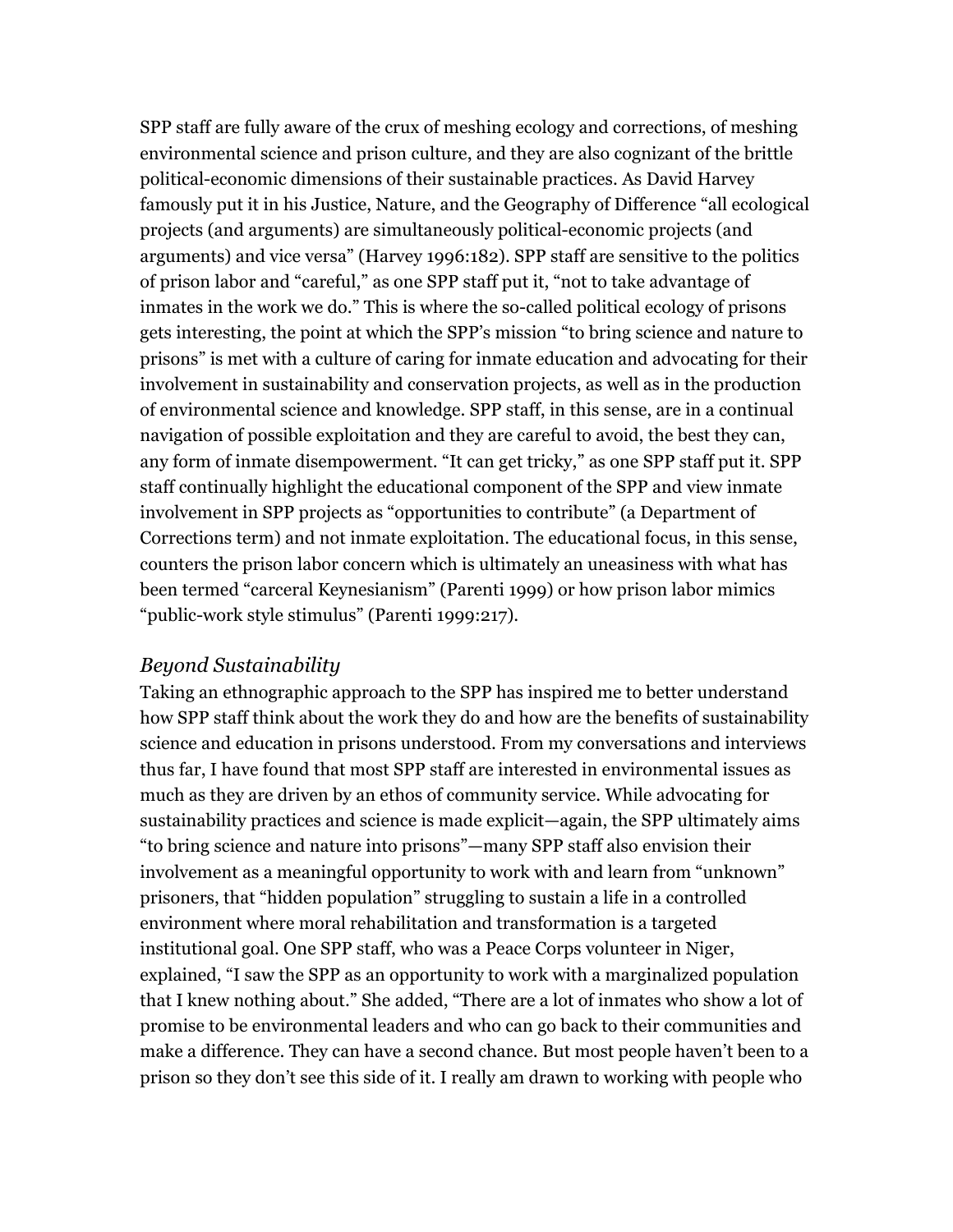don't get the chance to learn science, to learn about the natural world, and to learn about the place where they live."

There is also an orbiting ethos of ecotherapy (Hasbach 2012; Buzzell and Chalquist 2009; Clinebell 1996) that informs much of the work that SPP staff do, that building inmate-earth relationships has some level of healing power. For example, I was told by one SPP staff that, "I really feel that to have a physical connection with the planet, whether working with soil or working with frogs, it can only have a beneficial impact on your physical and mental health and wellbeing." As a microcosm of sustainability "science in action," as Bruno Latour might put it, the work of the SPP illustrates how spaces of incarceration are becoming simultaneously spaces of environmental science production and sustainability practice. Prisons, in this sense, are becoming places where environmental identities can be made possible and where environmental education is carefully used to reduce recidivism. This transformation process, which the SPP is playing a central role, is a vibrant moment that calls for closer connections between environmental anthropology and the anthropology of prisons.

#### *Toward an Engaged Environmental Anthropology of Prisons*

Learning about the SPP has sparked my interests in a plethora of questions that could inspire an engaged environmental anthropology of prisons: How is sustainability science informing the prison-industrial complex? How are inmates actually becoming sustainability scientists? How are prisons becoming a microcosm for how sustainable living and sustainable practices are done and made possible? In a recent conversation with prison anthropologist Lorna Rhodes, she reminded me of the difficulty ethnographers face when attempting to do fieldwork in prisons: "the proposed project really needs to fit with the logic of the prison system. They [the DOC] are only really interested in projects that fit with their needs and interests."As the primary instigator of the anthropology of prisons, Rhodes (2004, 2001, 1998) is keenly aware of the fact that prisons have long been a topic dominated by scholars in criminal justice studies and sociology and that people in the field of corrections are, as she put it, "very aware" of her work and that of others that look critically at prisons and challenge corrections philosophies and practices. While Rhode's work has taken a "hard look" at the prison industry, I have used this commentary to begin to explore and take a modest look at the practice of sustainability science advocacy in an environment of incarceration. My approach to studying the SPP is not meant to simply drag such sustainability science advocacy efforts through the mud to expose trenchant power relations, but instead to honor the complexities and conundrums of